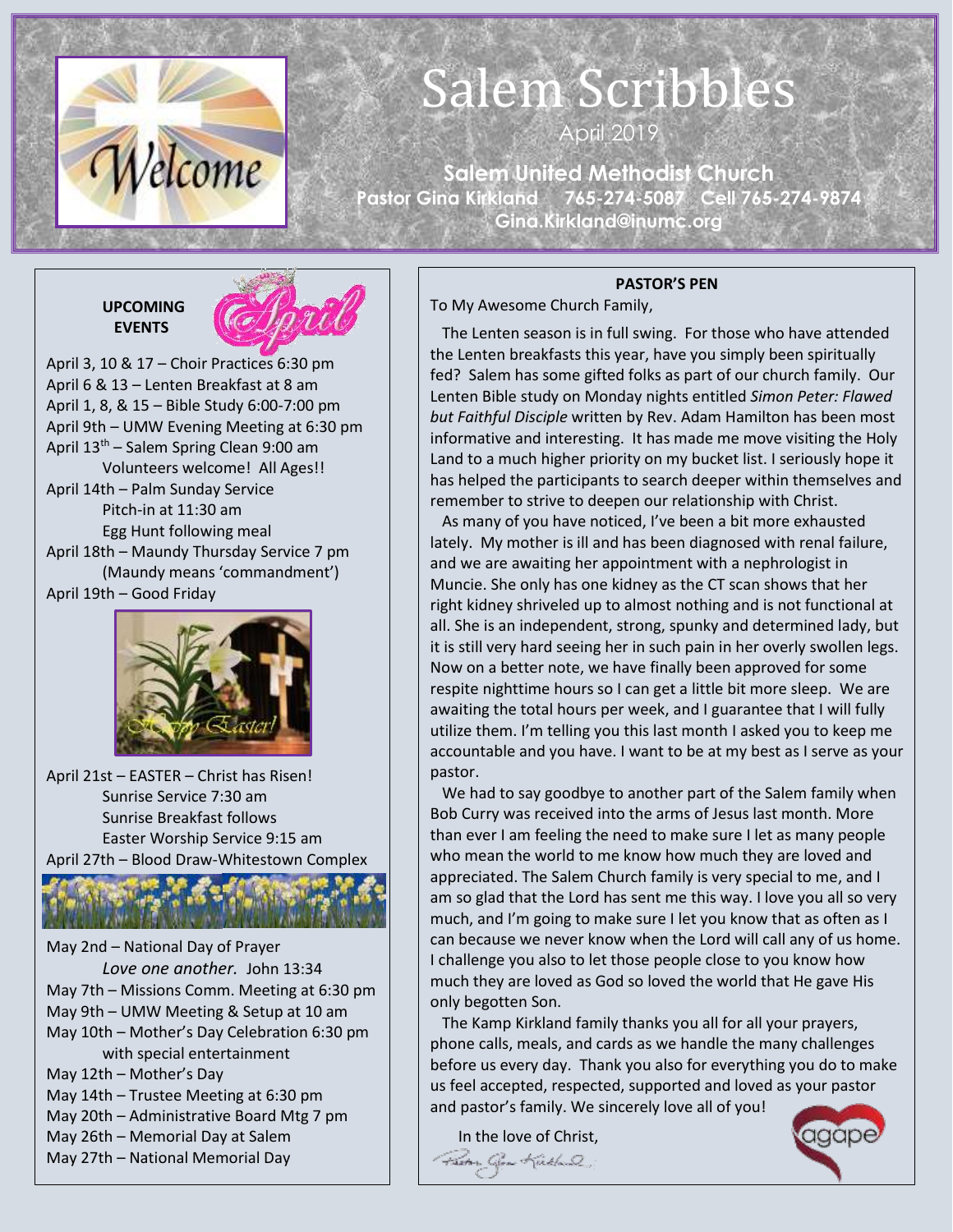#### **APRIL BIRTHDAYS**

**6** 13th Brian Kidder 16th Sarah Hasewinkel 18th Clara Curry 6th Roy & Deanna King 7th Becky Cervenka 7th Rev. Jim Ewing (83) 8th Cole Beanblossom 10th Joyce Starkey 20th Martha Randel 23rd Dylan Hamerin 27th Sharyn Taylor

20th Warren Killian

(If you or a family member is not on our birthday and/or anniversary monthly list used in Scribbles and would like to be, please give name/month/day to Martha Randel SiSRandel@gmail.com)

|                         | <b>PRAYER LIST</b>          |                         |
|-------------------------|-----------------------------|-------------------------|
| Adam                    | Rush & Ruth Harmon          | Carol Moyer             |
| Alex & Henry            | <b>Brittani Hawk</b>        | <b>Caden Nation</b>     |
| <b>Annabelle Aldous</b> | <b>Travis Heckart</b>       | Jessica Pabst           |
| Arnold's Grandson       | <b>Charles Hoagland</b>     | The Patton's            |
| Pat's Brother-in-Law    | Louise Hoagland             | Patsy's sister Patty    |
| Koryn Aughe             | <b>Mariam Fisher Hutsen</b> | <b>Cindy Paul</b>       |
| <b>Aunt Nancy</b>       | Lisa Isaacs                 | Jon Peterson            |
| Sean Bakeis             | <b>Tracy James</b>          | Natalie Postma          |
| Shawna Baker            | Myra Johnson                | Danny Price             |
| Skip Barker             | Sarah Hand Johnson          | Carolyn Reutter         |
| <b>Brenda</b>           | Kathy                       | Mrs. Ray Robert         |
| <b>Brian</b>            | Keaton                      | Shirley Jean Rogers     |
| Rodney Carter           | Libby Keck                  | Deputy Sam Scott        |
| V. Conceptione Family   | The Kirkland's              | <b>Stephanie Seifts</b> |
| Marge Curry             | Gail Klotz                  | Lisa Shipley Isaacs     |
| Donna David             | <b>Maxine Lamar</b>         | <b>Gregg Speer</b>      |
| Linda Lou Dawson        | Jennifer Lee                | Ann & Bing Stum         |
| Carla Fletcher          | <b>Britney Maker</b>        | Jane Taylor             |
| Lisa Flynn              | <b>Ashley Medaris</b>       | Brenda & Steven Taylor  |
| Dale Funkhouser         | <b>Nhut Milender</b>        | <b>Jill Will</b>        |
| <b>Nancy Giles</b>      | The Miller's                | Cody Wilson             |
| O Hamilton              |                             | Peter Yoder             |

*Apologies for misspelling of any names… to update information for prayer list please contact Martha at SiSRandel@gmail.com … Co-Editor.*

*Prayers for wife Kim and the Dant family with the passing of Ron Dant. Prayers for the family of Liz Clossey on her unexpected passing. Prayers for the family of Jean Smith with her recent passing.*

*Prayers for wife Marge and the Curry family with the passing of Bob Curry.*

"And this is the testimony: God has given us eternal life, and this life is in his Son."  $\sim$ John 5:11 (KJV)



### Page 2 Salem Scribbles and Contract Contract Contract Contract Contract Contract Contract Contract Contract Co

**APRIL ANNIVERSARIES**

1st Paul & Kristy Eisenman 9th John Holmes 10th Joyce Starkey 13th Kyle Bright 1st Scott & Ann Hokanson 18th Mollie Earnhart 20th Karrie Hamerin 20th Warren Killian [6t](https://www.faithclipart.com/fca/affiliate.do?id=58&coupon=christmas)h Lloyd & Nelda Rohrbach 13th John & Mary Ann Holmes 24th Avalyn Jean DeLucio (Diane Ward's relative) **24th Andy & Donna Ricketts** (Diane Ward's relative) **24th Andy & Donna Ricketts** 19th Jeremy & Kelli Starkey 24th Aaron & Rhonda Shipley 30th Shon & Suzanne Hough

> Pray for our Salem UMC family. Pray for our troops, near and far; persecuted Christians everywhere; people in hospitals and nursing homes; and those who suffer from conflicts around the world including terrorism. Pray for victims of natural disasters. Pray for victims of church fires, wildfire, storms and flooding. Pray for peace and safety for any and all refugees who are God's children throughout the world. Pray for those with unspoken requests. Pray for wisdom by our politicians, and pray for our country. Pray for our local first responders, EMS, medical teams, fire fighters and police who give immediate help for those in need. Pray for our protectors, border patrol officers, security guards, and for victims of crimes. Pray for our church family as we look to a way forward. Pray for our community, country and the world. And do continue to pray for "Old Man Cline!" *{All Mankind}*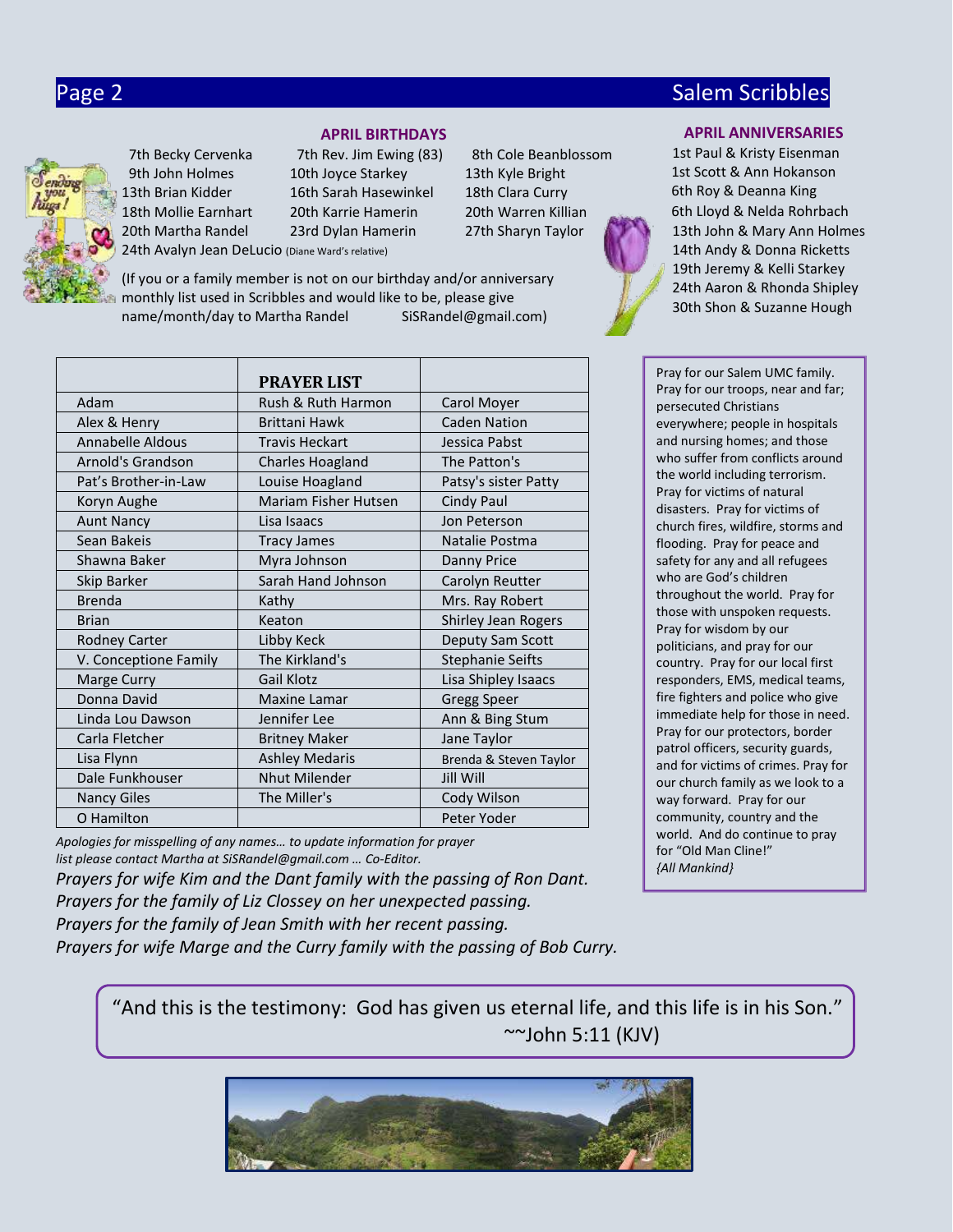#### *ASK THE PASTOR*

Dear Pastor Gina,

 I know that I asked a question last month and I apologize in advance, but there is something seriously bothering me. Who really owns Salem Church? I heard someone say the we own our church and someone else said that it belongs to the United Methodist Church. Which one is it?

Sincerely, Not a Methodist

#### Dear Not a Methodist,

Thank you for your awesome question. The Book of Discipline for the United Methodist Church is the fundamental book outlining the law, doctrine, administration, organizational work and procedures of The United Methodist Church. **2501. Requirement of the Trust Clause for All Property**-1. All properties of United Methodist local churches and other United Methodist agencies and institutions are held, *in trust*, for the benefit of the entire denomination, and ownership and usage of church property is subject to the *Discipline*. This trust requirement is an essential element of the historic polity of The United Methodist Church or its predecessor denominations or communions and has been a part of the *Discipline* since 1797. It reflects the connectional structure of the Church by ensuring that the property will be used solely for purposes consonant with the mission of the entire denomination as set forth in the *Discipline*. The trust requirement is thus a fundamental expression of United Methodism whereby local churches and other agencies and institutions within the denomination are both held accountable to and benefit from their connection with the entire worldwide Church.

In consonance with the legal definition and self-understanding of The United Methodist Church (see ¶ 141), and with particular reference to its lack of capacity to hold title to property, The United Methodist Church is organized as a connectional structure, and titles to all real and personal, tangible and intangible property held at jurisdictional, annual, or district conference levels, or by a local church or charge, or by an agency or institution of the Church, shall be held in trust for The United Methodist Church and subject to the provisions of its *Discipline*. Titles are not held by The United Methodist Church (see ¶ 807.1) or by the General Conference of The United Methodist Church,

but instead by the incorporated conferences, agencies, or organizations of the denomination, or in the case of unincorporated bodies of the denomination, by boards of trustees established for the purpose of holding and administering real and personal, tangible and intangible property.

2. The trust is and always has been irrevocable, except as provided in the *Discipline*. Property can be released from the trust, transferred free of trust or subordinated to the interests of creditors and other third parties only to the extent authority is given by the *Discipline*.

3. Local churches and other United Methodist agencies and institutions may acquire, hold, maintain, improve, and sell property for purposes consistent with the mission of the Church, unless restricted or prevented by the *Discipline*. From *The Book of Discipline of The United Methodist Church* - 2016. Copyright 2016 by The United Methodist Publishing House. Used by permission.

Therefore, all of this says no, Salem does not own the building or the land. Hope this helps.

*Much love, Pastor Gina (aka PG)*

As a reminder, if anyone would like or needs to contact me, I want to make sure you have my contact information. I do accept text, email and Facebook messages. **765-274-9874 Cell Gina.Kirkland@inumc.org 765-274-5087 Home**



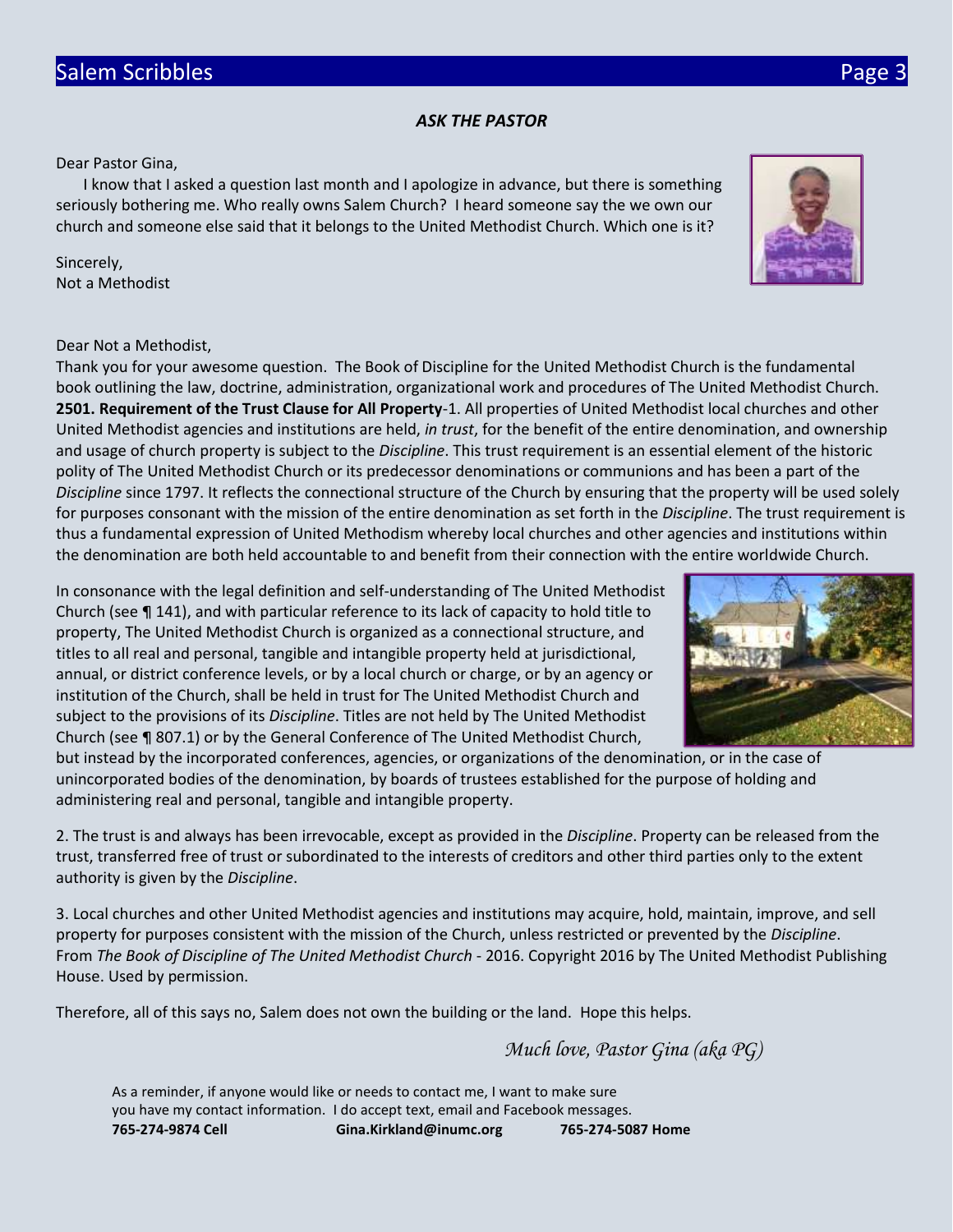### Page 4 **INFORMATION & ACTIVITIES** Salem Scribble

#### **YOUTH FUN WORK DAY**

Please help prepare the Salem Egg Hunt by FILLING THE EGGS on Sunday, **April 7th** (following Worship Service) from 10:30 a.m. until about 12 Noon. Adults may join in the fun too! Refreshments will be provided. See Paula Overman for more details.

#### **EGG HUNT DONATIONS**

Want to help with needed items for the Salem Egg Hunt? Please see the list of some needed items to fill the eggs. Rolls of quarters are accepted as kids love to find a coin in the eggs. There is also a list for prizes as each participant will receive a prize. Please bring your donations to church by **April 7th**. You may give them directly to Paula or you may leave them downstairs in the Fellowship Hall on a designated table which will be clearly marked for the egg hunt. For more details, please contact Paula Overman at pover5220@aol.com or call 317-445-9597. Thank you.

#### **SALEM'S EASTER SUNRISE SERVICE**

This beautiful, inspirational service will be at 7:30 a.m. on April 21st. The choir has prepared some lovely music. To volunteer or participate with this service in any way, please see Paula Overman 317-445-9597.

#### **SALEM'S EASTER BREAKFAST**

Your assistance is needed to help prepare, serve and/or clean-up for Salem's Easter Morning Breakfast on April 21st. It will immediately follow Sunrise Service and end before the 9:15 Worship Service begins. To sign up or obtain more details, please call Bob Overman 317-445-9536 or email him at salemumc\_bulletin@sbcglobal.net.



#### **THE LIST**

Items for filling the plastic **eggs** are: Rolls of Quarters (3) Bags of Smarties Candy (2) Bags of Skittles Candy (3) Bags of M & M's (4) Bags of Small Foil-Covered Chocolate Eggs (2) Bags of Gummy Life Savers (3) Items for **prizes** are: Barbie Doll (2) Jewelry for Young Girl (2) Hot Wheel Cars (6) Lego's (3) Large Play Balls (3) Kites (2)

Basketball (1) Soccer Ball (1) Volleyball (1) Bubbles Toy (1)



#### **PALM SUNDAY EGG HUNT**

Children and grandchildren of Salem Families… The Annual Salem Egg Hunt will take place on April 14th following the church pitch-in lunch which begins at 11:30 a.m. The egg hunt begins at approximately 12:15 p.m. (rain or shine.) Sign-ups for the kids aren't required for participation in the event, but they do help with the planning. Please share your child's name and age with Paula Overman. Remember to bring a basket for gathering the eggs!! Thank!! Pover5220@aol.com

#### **UMW FIRST EVENING MEETING OF 2019!**

All ladies of Salem Church – please plan to attend our first evening meeting on Tuesday, April 9th at 6:30 pm. Snacks will be available as we conduct the meeting. Among several other projects, UMW is currently planning our Mother's Day Celebration for Friday, May 10th with special guest. We'll set up Fellowship Hall at 10 a.m. on May 9th. And at this meeting we will be assembling our **Easter Cheer Baskets**, readying them for distribution. Hope you can attend!!

#### **UMW LIST FOR EASTER CHEER BASKETS SUGGESTED ITEMS NEEDED**

Approximately 13 Easter Cheer Baskets will be distributed. (Food items should be individually wrapped.)

Individual applesauce or fruit cups Easter candies or snacks Chips Crackers Granola bars Small boxes of raisins Apples Oranges Mints, Gum Postage stamps Lotions Chapstick Soaps Small tissue packs Hand sanitizer Small candles Sudoku books Fun socks or footies Devotional books Word search books Notepads, pen or pencils, & bookmarks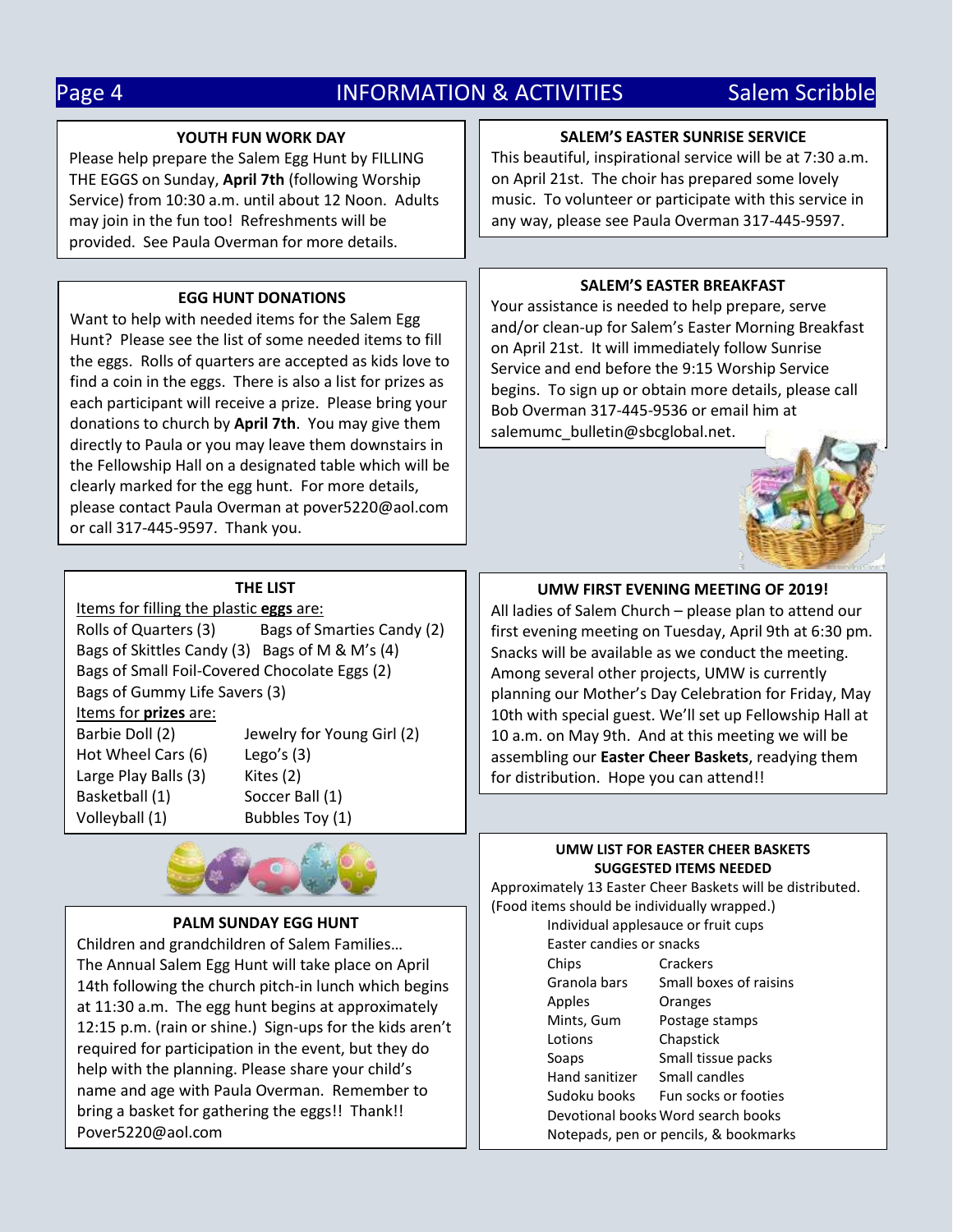### **" …***and Peter***… "**

Possibly the two most poignant words in the Bible.

Early on Sunday morning, a group of women have come to put spices on Jesus' body. It is a Jewish tradition. It's a lovely thing to do. Jesus was buried so quickly the previous Friday that they had missed the opportunity to provide this final kindness. Their chief concern is a practical one: How are we going to get inside the tomb? A heavy stone stands between them and Jesus.

As the tomb comes into view, they immediately begin to come to terms with three things that in a million lifetimes they never expected to see:

- The stone has been pushed aside.
- Jesus body has vanished.
- An angel is sitting there in plain sight.

The angels says what almost every angel says in biblical encounters: "Don't be alarmed." Don't freak out. Just breathe. "You are looking for Jesus of Nazareth who was crucified." The angel goes on… "He has risen!"

While the women attempt to process this cosmos-shifting bit of information, the angel adds an important job assignment: "Go, tell His disciples and Peter, "He is going ahead of you into Galilee. There you will see Him, just as He told you." (Mark 16:9) "Go, tell His disciples" – that would be the eleven remaining apprentices of Jesus, since Judas is now out of the picture – *"and Peter…"*

And those words are almost enough to make us cry. Peter was obviously one of the disciples. So why the special invitation? No one in the world that morning needed a word of reassurance more than Peter. No one stood in greater need of a personal invitation to meet the risen Christ than the guy who had crashed and burned in the most dramatic way possible. Peter had promised so much: "Lord, even if everyone else turns tail and runs, you can count on me." Then, in short order, he had said aloud three times that he didn't even know who Jesus was. The very man whom Jesus had said would be the Rock on which He would build His church had crumbled like a sand castle on a beach when hit by a wave.

The words *"and Peter"* appear only in the Gospel of Mark. According to a well-founded tradition, Mark had been the amanuensis or personal secretary of Peter during his later years of ministry. His Gospel is quite likely a "Peter's eye view" of Jesus' life and death. It's possible that Peter alone remembered that small detail of the angel's message to the women at the empty tomb. For him, those two words had changed everything.

*And Peter.* You're still one of the disciples. You are still invited. God isn't finished with you yet. And God isn't finished with us yet, either. Even if we cannot imagine recovering from the messes we have made of our lives, we're still on God's invitation list.

God is, after all, in the business of raising the dead.

and the form

*Used by permission of Rev. Glenn McDonald Director of Mission Integration Ascension Ministry Service Center Ordained Presbyterian Minister Formerly with Zionsville Presbyterian Church*

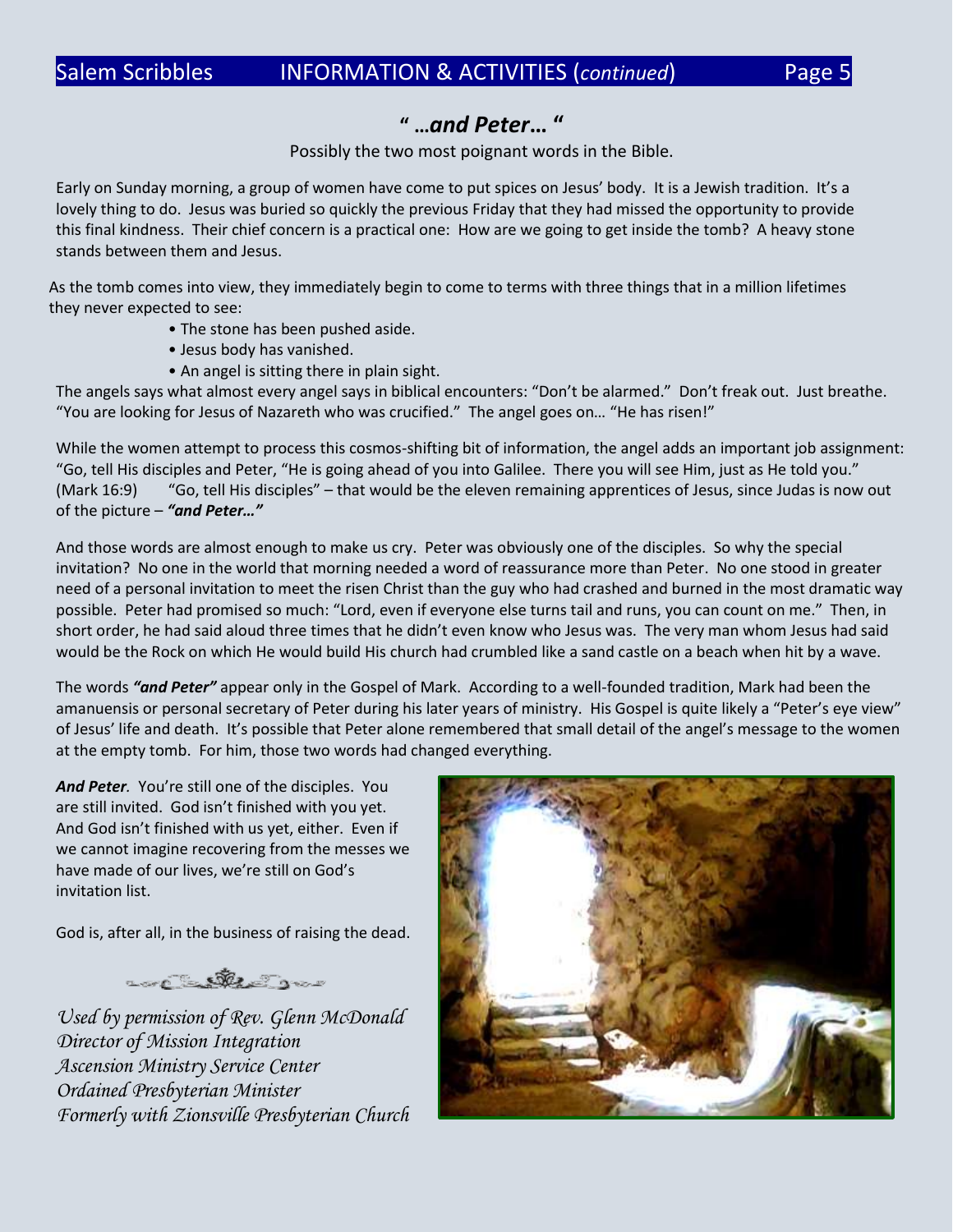## Page 6 **INFORMATION & ACTIVITIES (continued)** Salem Scribbles

**SALEM in PICTURES CRP Training**

**Matt Mellencamp**











On the marriage of Mr. & Mrs. Garrigus Charissa & Luke March 23, 2019



A special welcome to tenor **Brandon Vos** from Salem Choir. Charlie Noble now asks… "does that now mean I have to sing the correct notes?"



# DYLAN HAMERIN

For making Dean's List at University of Indy – in his first semester as a freshman.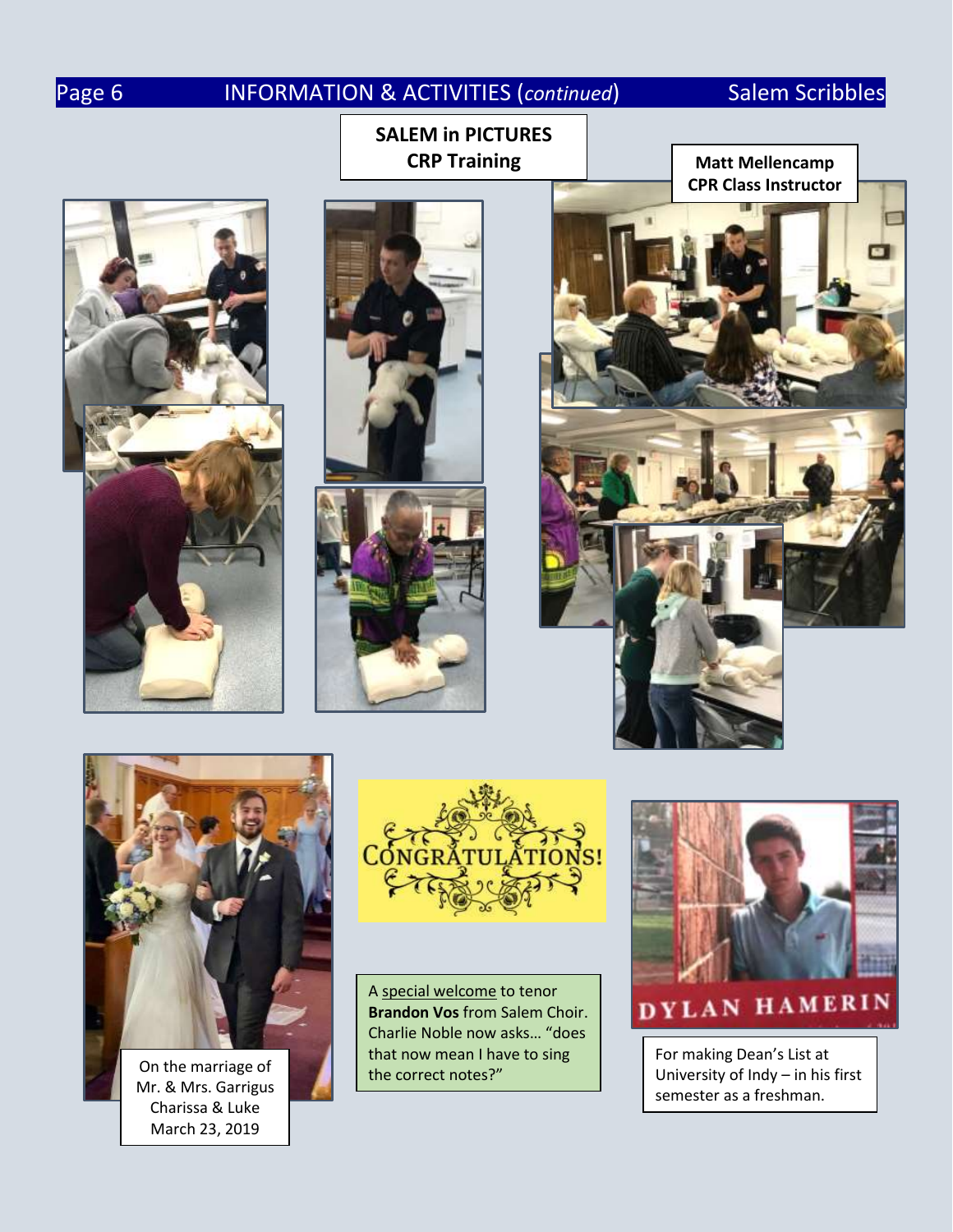### Salem Scribbles **INFORMATION & ACTIVITIES (continued)** Page 7

### **MANY THANKS TO…**

- March generous fellowship providers…**Ottinger family, Eldon & Betty Forthum, Lynette Moon & Alyssa Guitar, Mary Hamerin, Linda Wayman & Jon Peterson, plus OCC / Muffin Tin Challenge.**
- March cheerful greeters… **Starr Starkey, Mary Hamerin & Pat Arnold**
- March sparkling acolytes…**Haven, Rebecca, Khamiya, Sydney, Brandon,** and **Ruth**
- **ALL** who attended the CPR classes, **Salem** for underwriting the cost, and **Virginia Crose & Kathy Mehlhop** for coordinating sign-ups for both sessions.
- The **Overman's** for hosting Friday Night Movie in March.
- **Pastor Gina** for leading the Bible Study on Peter, and **ALL** who are attending.
- **Charlie Noble** for organizing Salem's Pacer outing, and to **Salem** for sponsoring several youths from the Lebanon Children's Home. All who attended had a great time (and are requesting lower seating in 2020.)
- **Salem Choir** for inspirational songs during Lent. **Charlie's** always great on the trumpet!!
- **UMW** for hosting the Delta Kappa Gamma sorority meeting with meal.
- **The Overman's** for organizing the Lenten Breakfasts and to our first four speakers: **Charlie Noble, Bob Overman, Bill Butler** and **Brian Earnhart.**
- **ALL** who participated and voted in the Muffin Tin Challenge.

| <b>FELLOWSHIP</b>        | APRIL      | <b>GREETERS</b>      |
|--------------------------|------------|----------------------|
| Chalmer & Virginia Crose | April 7th  | Pat Arnold           |
| Andy & Donna Ricketts    | April 14th | <b>Starr Starkey</b> |
| <b>Easter Sunday</b>     | April 21st | Lynda Wayman         |
| Marshall & Starr Starkey | April 28th | Mary Hamerin         |

"We love because He first loved us."  $~\sim$ 1 John 4:19

# The Sermon on the Mount is the quintessence of Christianity

**Lectionary Readings for April**

| Lessons                 | April 7 <sup>th</sup> | April 14th         | April 21st             | April 28 <sup>th</sup> |
|-------------------------|-----------------------|--------------------|------------------------|------------------------|
| Old<br><b>Testament</b> | Isaiah 43:16-21       | Isaiah 50:4-9a     | Isaiah 65:17-25        | Psalm 118:14-29        |
| Psalm                   | Psalm 126             | Psalm 31:9-16      | Psalm 118:1-2, 14-24   | Psalm 150              |
| Epistle                 | Philippians 3:4b-14   | Philippians 2:5-11 | 1 Corinthians 15:19-26 | Revelation             |
| Gospel                  | John 12:1-8           | Luke 23:1-49       | Luke 24:1-12           | John 20:19-31          |